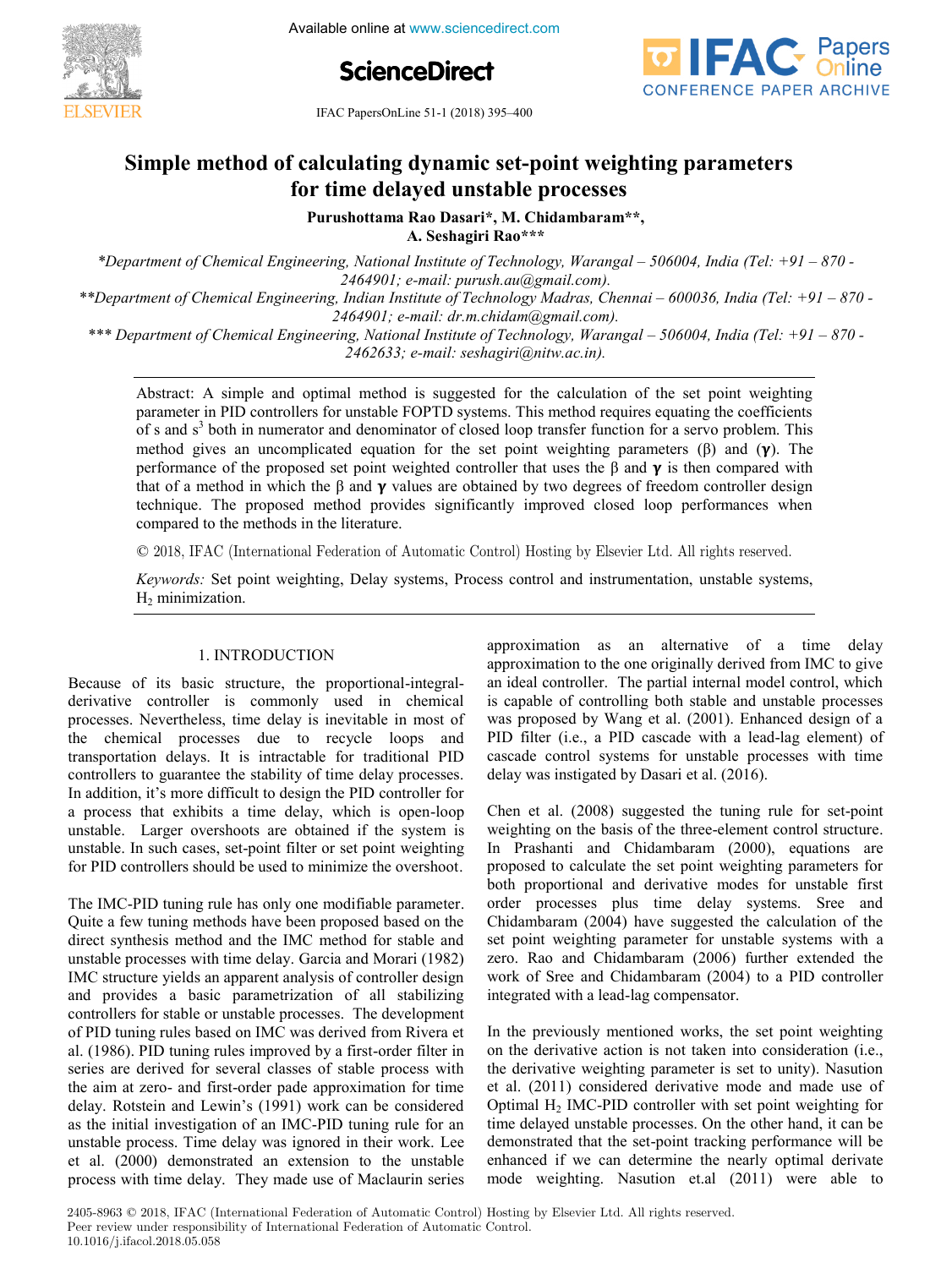determine that but it is highly intricate. It can be derived in a simple way by using the equating coefficient method. In this paper, a simple method is proposed to calculate set point weighting parameters for unstable first order plus time delay systems.

## 2. CONTROLLER DESIGN

The structure of IMC control, where  $G_p(s)$  is the transfer function of the unstable process,  $G_m(s)$  is the corresponding transfer function model and  $Q<sub>C</sub>$  is the transfer function of the IMC controller is demonstrated in Fig.1. Analytical tuning method has been developed for PID controller for unstable first order plus time delay (UFOPTD) processes based on optimal  $H_2$  framework by Nasution et al. (2011) recently. The The present method uses this methodology and hence is briefly discussed here.

$$
G_p = \frac{k_p e^{-\theta s}}{\tau_p s - 1}
$$
 (1)



Fig.1.IMC control

Based on IMC principle, the IMC controller  $Q_C$  is equivalent to

$$
Q_C = \tilde{Q}_C F \tag{2}
$$

Where, *F* is a filter which is used for altering the robustness of the controller.

$$
G_m = G_{m-} G_{m+} \quad and \quad v = v_- v_+ \tag{3}
$$

Where the subscript "-"refers to minimum phase part and "+" refers to non-minimum phase part. The Blaschke product of RHP poles of  $G_m$  and v are defined as

$$
b_{m} = \prod_{i=1}^{k} \frac{-s + p_{i}}{s + \overline{p}_{i}} \quad and \quad b_{v} = \prod_{i=1}^{k} \frac{-s + p_{i}}{s + \overline{p}_{i}} \tag{4}
$$

Where  $p_i$  *and*  $\overline{p}_i$  are the ith RHP pole and its conjugate respectively. Based on this, the  $H_2$  optimal controller is derived by using the following formula, Morari and Zafiriou (1989).

$$
\widetilde{Q}_C = b_m (G_m - b_v v_-)^{-1} \{ (b_m G_{m+})^{-1} b_v v_- \} |_* \tag{5}
$$

Where  $\{\ldots\}^*$  is defined as the operator that operates by

omitting all terms involving the poles of  $(G_{m+})^{-1}$  after taking a partial fraction expansion.

Here, F is the filter, which is selected as

$$
F(s) = (\alpha s + 1) / (\lambda s + 1)^3
$$

Substitute  $F(s)$  in Eq. (2), the IMC controller is obtained as

$$
Q_C = \frac{(\tau_p s - 1)}{k_p} \{ \left( e^{\theta/\tau_p} - 1 \right) \tau_p s + 1 \} \frac{(\alpha s + 1)}{(\lambda s + 1)^3}
$$
(6)

Here,  $\lambda$  is the closed loop tuning parameter. The value of  $\alpha$  is obtained from the conditions of internal stability for IMC structure. The conditions to be followed for internal stability are

Condition 1:  $Q_C$  must be stable and should cancel the right half plane poles of  $G_m$ 

Condition 2:  $Q_C G_m$  should be stable

Condition 3:  $(1-G<sub>m</sub>Q<sub>C</sub>)$  at the RHP poles of the process should be zero

The first two conditions are satisfied from the above design procedure and third condition can be applied as

$$
\left. (1 - Q_C G_m) \right|_{s = 1/\tau_P} = 0
$$

Substituting QC, the value of  $\alpha$  is obtained as

$$
\alpha = \left\{ \left( \frac{\lambda}{\tau_P} \right)^2 + 3\left( \frac{\lambda}{\tau_P} \right) + 3 \right\} \lambda
$$

Now, this IMC controller is converted in to a unity feedback control system and the corresponding unity feedback controller  $G_C$  is obtained as

$$
G_C = \frac{Q_C}{1 - Q_C G_m} \tag{7}
$$

Substituting all the terms, we will get

$$
G_C = \frac{\{(e^{\theta/\tau_p} - 1)\tau_p s + 1\}(\alpha s + 1)(\tau_p s - 1)}{k_p \left[ (\lambda s + 1)^3 - \{(e^{\theta/\tau_p} - 1)\tau_p s + 1\}(\alpha s + 1)e^{-\theta s} \right]}
$$
(8)

Vanavil et al. (2014) simplified the above form into a PID with lead-lag controller. In this work, it is simplified as a PID controller. To simplify this expression to a PID controller form, Maclaurin series or Laurent series can be used. To do that, let us define  $J(s) = s G_c(s)$ . Expand  $J(s)$  using Maclaurin series expansion to obtain the controller  $G_c$  as

$$
G_c = \frac{1}{s} \left( J(0) + J'(0)s + \frac{J''(0)s^2}{2!} + \dots \right)
$$
 (9)

By considering this as a PID controller in the form

$$
G_{c} = k_{c} \left( 1 + \frac{1}{\tau_{1} s} + \tau_{D} s \right)
$$
 (10)

$$
K_c = J'(0) \tag{11}
$$

$$
\tau_{I} = \frac{J'(0)}{J(0)}\tag{12}
$$

$$
\tau_{\rm D} = \frac{J''(0)}{2J'(0)}\tag{13}
$$

# 3. SET POINT WEIGHTING PARAMETERS

Set point weighted PID control law is given by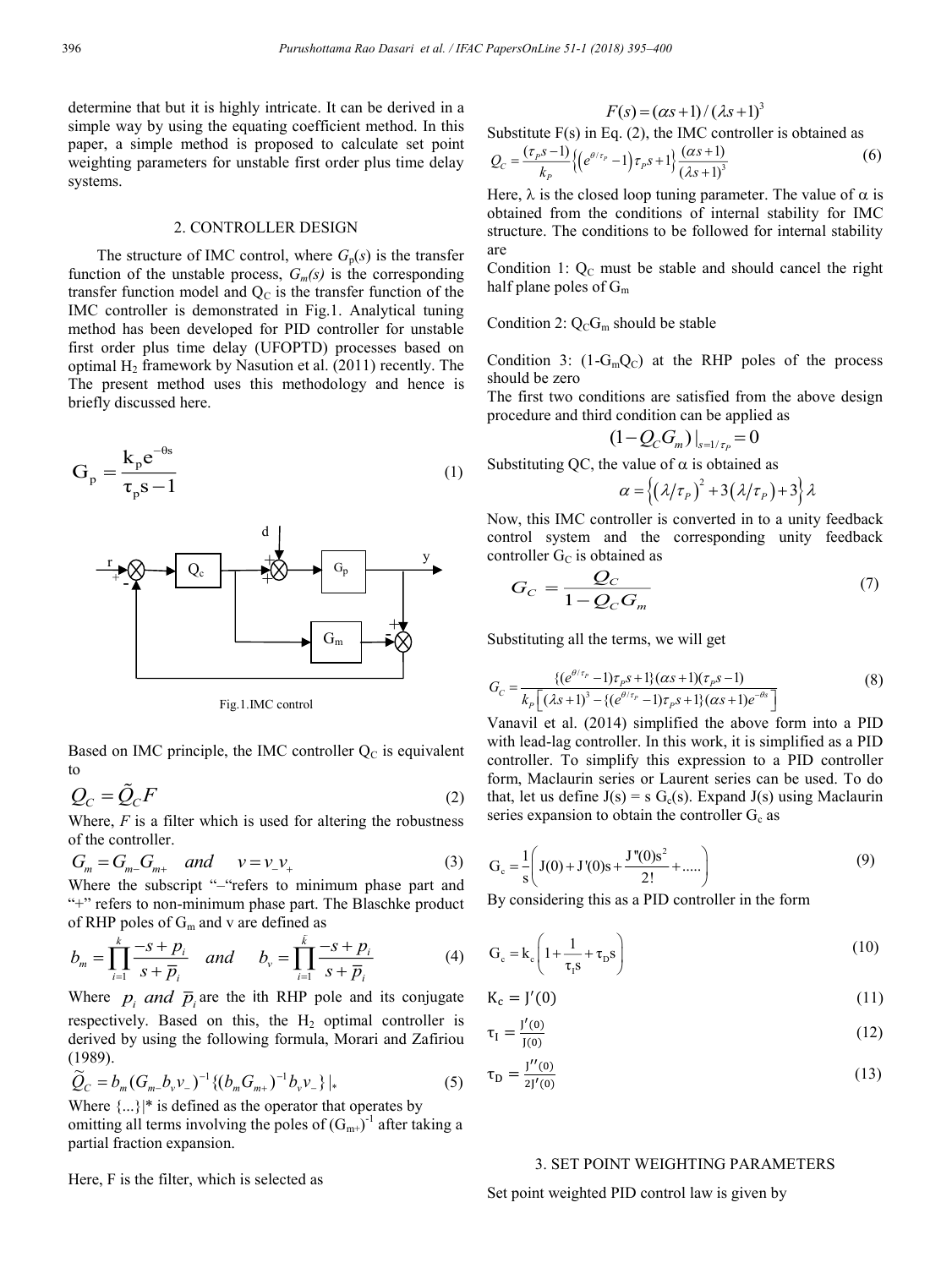$$
u(t) = k_c \left[ e_p(t) + (1 \setminus \tau_I) \int e \, dt + \tau_D \frac{de_d}{dt} \right] \tag{14}
$$

Where

$$
e_p = \beta y_r - y \qquad e = y_r - y \qquad e_d = \gamma y_r - y \tag{15}
$$

Here y is the system output,  $y_r$  the set point,  $\beta$  and  $\gamma$  are set point weighting parameters.

Let us consider the UFOPTD process as

**Optimization of Dynamical Systems**

$$
G_p(s) = \frac{\left[k_p e^{-os}\right]}{\left[\left(\tau_p s - 1\right)\right]}
$$
\n(16)

The controller is assumed to be a PID. The transfer function relating y to  $y_r$  is then given by

$$
\frac{y}{y_r} = \frac{\left[k_c k_p (\beta s + m + \gamma s^2) e^{-\theta s}\right]}{\left[s(\tau_p s - 1) + k_c k_p (s + m + s^2) e^{-\theta s}\right]}
$$
(17)

Due to the presence of delay term in the numerator, there is a delayed response in y. Instead, the above expression can be first considered without this term in the numerator in order to simplify the mathematical treatment. Using first order Pade's Approximation for  $e^{-\theta s}$  in the denominator, Eq. (17) becomes

$$
\frac{y}{y_r} = \frac{\left[k_c k_p (\beta s + m + \gamma s^2)(1 + 0.5 \text{e} s)e^{-\theta s}\right]}{\left[s(\tau_p s - 1)(1 + 0.5 \text{e} s) + k_c k_p (s + m + s^2)(1 - 0.5 \text{e} s)\right]}
$$
(18)

Eq. (18) can be rewritten as

$$
\frac{y}{y_r} = \frac{\left[k_c k_p (m + c_1 s + c_2 s^2 + c_3 s^3)(1 + 0.5 \text{es}) \exp(-\text{es})\right]}{\left[-s + c_4 s^2 + c_5 s^3 + k_c k_p (m + s c_6 + s^2 c_7 + s^3 c_8)\right]}
$$
(19)

Where

$$
c_1 = \beta + 0.5m\Theta \tag{20}
$$

 $c_2 = 0.5\beta\theta + \gamma\tau_D$  (21)

$$
c_3 = 0.5\gamma\tau_D \tag{22}
$$

 $c_4 = \tau_p - 0.5\Theta$  (23)

 $c_5 = -0.5 \Theta \tau_p$  (24)

 $c_6 = 1 - 0.5 \Theta m$  (25)

$$
c_7 = \tau_D - 0.5\Theta \tag{26}
$$

$$
c_8 = -0.5\tau_D \Theta \tag{27}
$$

The set point weighting parameter is selected here based on the numerator and denominator as polynomial in s and  $s<sup>3</sup>$ coefficients.

Let  $L_1$  be defined as the ratio of corresponding coefficient of *s* in the numerator to that in the denominator when there is no set point weighting  $(\beta=1)$ 

$$
L_1 = \frac{\left[k_c k_p (1 + 0.5m\Theta)\right]}{\left[-1 + k_c k_p (1 - 0.5m\Theta)\right]}
$$
(28)

If  $L_1 > 1$ , then we equate the corresponding coefficient of *s* in the numerator to that in the denominator i.e.

$$
k_c k_p (\beta + 0.5m\Theta) = (-1 + k_c k_p (1 - 0.5m\Theta))
$$
 (29)  
From Eq. (29), we get

$$
\beta = 1 - \frac{1}{k_c k_p} - \frac{\theta}{\tau_I} \tag{30}
$$

If  $L_1 \leq 1$ , then equate the corresponding coefficient of *s* in the numerator to  $L_1$  times that in the denominator i.e.  $k_c k_n(\beta + 0.5m\Theta) = L_1(-1 + k_c k_n(1 - 0.5m\Theta))$ It is found by simulation on various transfer function models that  $\beta = 0.7L_1$  gives the reduced overshoot.

Let  $L_2$  be defined as the ratio of corresponding coefficient of  $s<sup>3</sup>$  in the numerator to that in the denominator when there is no set point weighting  $(\gamma=1)$ 

$$
L_2 = \frac{k_c k_p [0.5\tau_D \Theta]}{[0.5\Theta \tau_p + k_c k_p (-0.5\tau_D \Theta)]}
$$
(31)

If  $L_2 > 1$ , then we equate the corresponding coefficient of  $s^3$ in the numerator to that in the denominator i.e.

$$
k_c k_p [0.5 \gamma \tau_D \Theta] = [0.5 \Theta \tau_p + k_c k_p (-0.5 \tau_D \Theta)] \tag{32}
$$
  
From Eq. (32), we get

$$
\gamma = -1 + \frac{\tau_p}{\tau_D k_c k_p} \tag{33}
$$

If  $L_2 \leq 1$ , then equate the corresponding coefficient of  $s^3$  in the numerator to  $L_2$  times that in the denominator i.e.

 $k_c k_n [0.5 \gamma \tau_p \Theta] = L_2 [0.5 \Theta \tau_p + k_c k_n (-0.5 \tau_p \Theta)]$  (34) It is found by simulation on various transfer function models that  $\gamma = 0.3L_2$  gives the reduced overshoot.

#### 4. SIMULATION RESULTS

Simulation studies have been performed on different unstable FOPTD processes and the closed loop performances are compared with modern and more accepted PID tuning method Nasution et al. (2011). Integral of absolute error (IAE) of the controlled variable as well as total variation (TV) of manipulated variable at a particular value of maximum sensitivity are measured as performance indices for fair assessment. λ needs to be chosen appropriately for all the methods in order to compare the closed performances. In this case,  $\lambda$  for all the methods is selected for same value of  $M<sub>s</sub>$  so that the desired robustness index is same. It is important to note that all the methods allow for  $\lambda$  to be suitably selected. By using these controller settings and using eqns. 30 and 33, the set-point weighting parameters (β and γ) are obtained.

Example-1: Let us consider the UFOPTD process as

$$
G_p(s) = \frac{4e^{-2s}}{4s - 1}
$$

According to Dasari et al. (2016),  $\lambda$  is obtained as 4.5 which corresponds to  $M_s$  Value of 2.68. Table – 1 shows the corresponding controller settings. By using these controller settings and using eqns. 30 and 33, the set-point weighting parameters are obtained. The control system is simulated by giving a unit step change in set point. The corresponding closed loop and control action response is illustrated in Fig.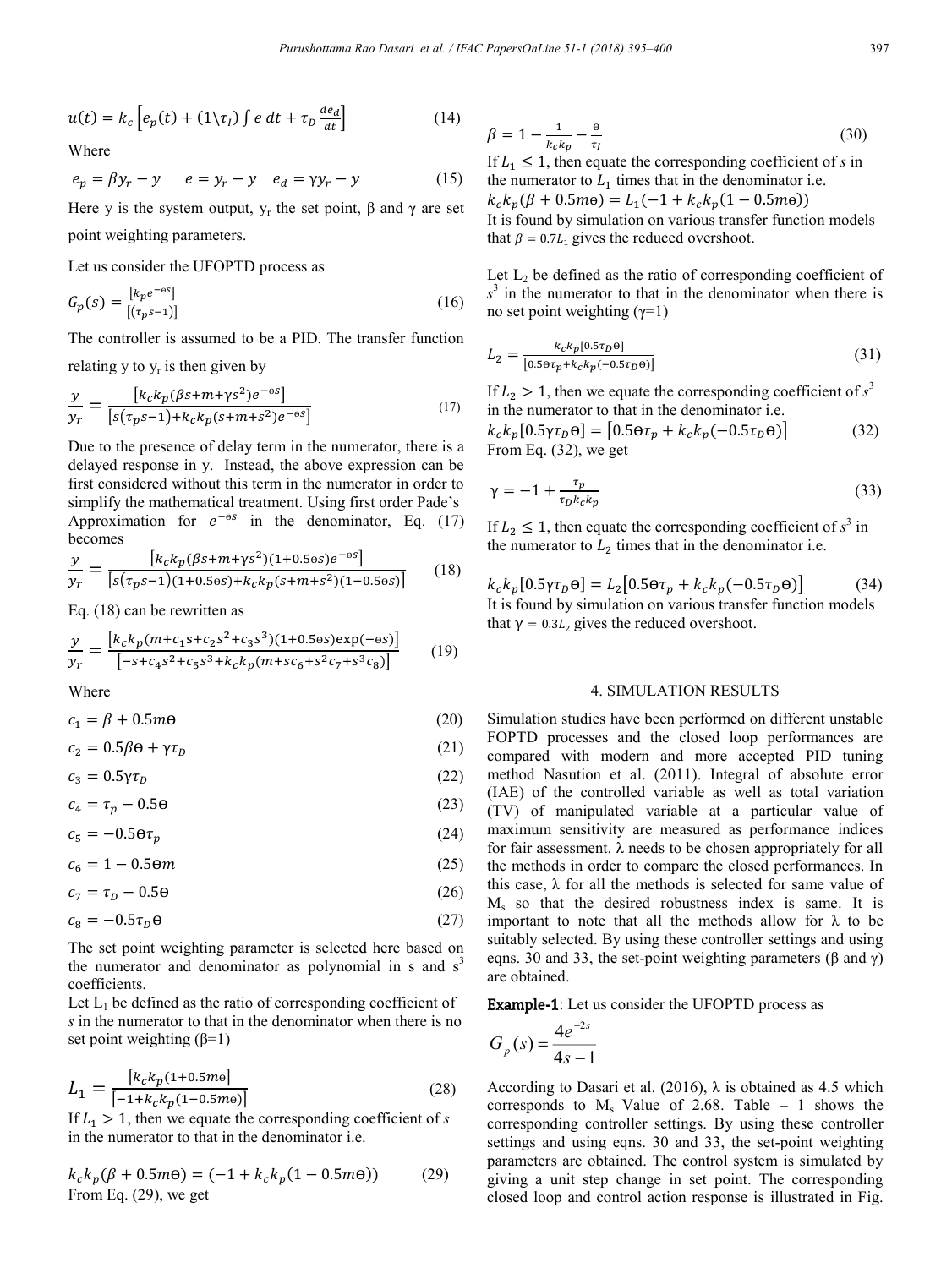2. To analyse the performances of the all the methods for robustness, perturbations of, +10% in time delay and -10% in time constant, are considered and the consequent responses are shown in Fig. 3. It can be seen that the present method provides enhanced performances with smoother control action. The corresponding IAE and TV values for perfect model condition and perturbed condition are given in Table – 1.



Fig. 2. Comparison of closed loop servo response for perfect condition for example 1, solid - Proposed method, dash – Nasution et.al.



Fig. 3. Comparison of closed loop servo response for perturbations of +10% in time delay and -10% in time constant for example 1, solid - Proposed method, dash – Nasution et.al,

Example-2: Let us consider the UFOPTD process as

$$
G_p(s) = \frac{e^{-1.2s}}{s - 1}
$$

Here,  $\lambda$  is selected as 3.28 corresponding to  $M_s$  value of 9. Note that smaller Ms values cannot be obtained for delay dominant unstable systems. The corresponding controller settings are given in Table – 1. By using these controller settings and using eqns. 30 and 33, the set-point weighting parameters are obtained. The control system is simulated by giving a unit step change in set point. The corresponding closed loop and control action response is shown in Fig. 4. To analyse the performances of the all the methods for robustness, perturbations of, +5% in time delay and -5%, in time constant are considered and the corresponding responses are shown in Fig. 5. It can be observed that the present method provides improved performances with smoother control action. The corresponding IAE and TV values for perfect model condition and perturbed condition are given in Table – I.



Fig. 4. Comparison of closed loop servo response for perfect condition for example 2, solid - Proposed method, dash – Nasution et.al.



Fig. 5. Comparison of closed loop servo response for perturbations of  $+10\%$  in time delay and  $-10\%$  in time constant for example 2, solid - Proposed method, dash – Nasution et al.

Example-3: Let us consider the UFOPTD process as

$$
G_p(s) = \frac{-5.89e^{-2.4s}}{5.86s - 1}
$$

Here,  $\lambda$  is considered as 2.56 for an M<sub>s</sub> Value of 3.78. The corresponding controller settings are shown in Table  $-1$ . By using these controller settings, and by making use of eqns. 30 and 33, the set-point weighting parameters are calculated. The control system is simulated by giving a unit step change in set point. The corresponding closed loop and control action response is shown in Fig. 6. To analyse the performances of the all the methods for robustness, perturbations of, -10%in process gain,+10% in time delay and -10% in time constant are considered and the corresponding responses are shown in Fig. 7. It can be observed that the present method provides robust performances with smoother control action. The corresponding IAE and TV values for perfect model condition and perturbed condition are given in Table – 1.

Example-4: Let us consider the UFOPTD process as

$$
G_p(s) = \frac{e^{-0.5s}}{s - 1}
$$

In this case,  $\lambda$  is selected as 0.8 corresponding to M<sub>s</sub> Value of 2.8. The corresponding controller settings are given in Table  $-\mathrm{I}$ .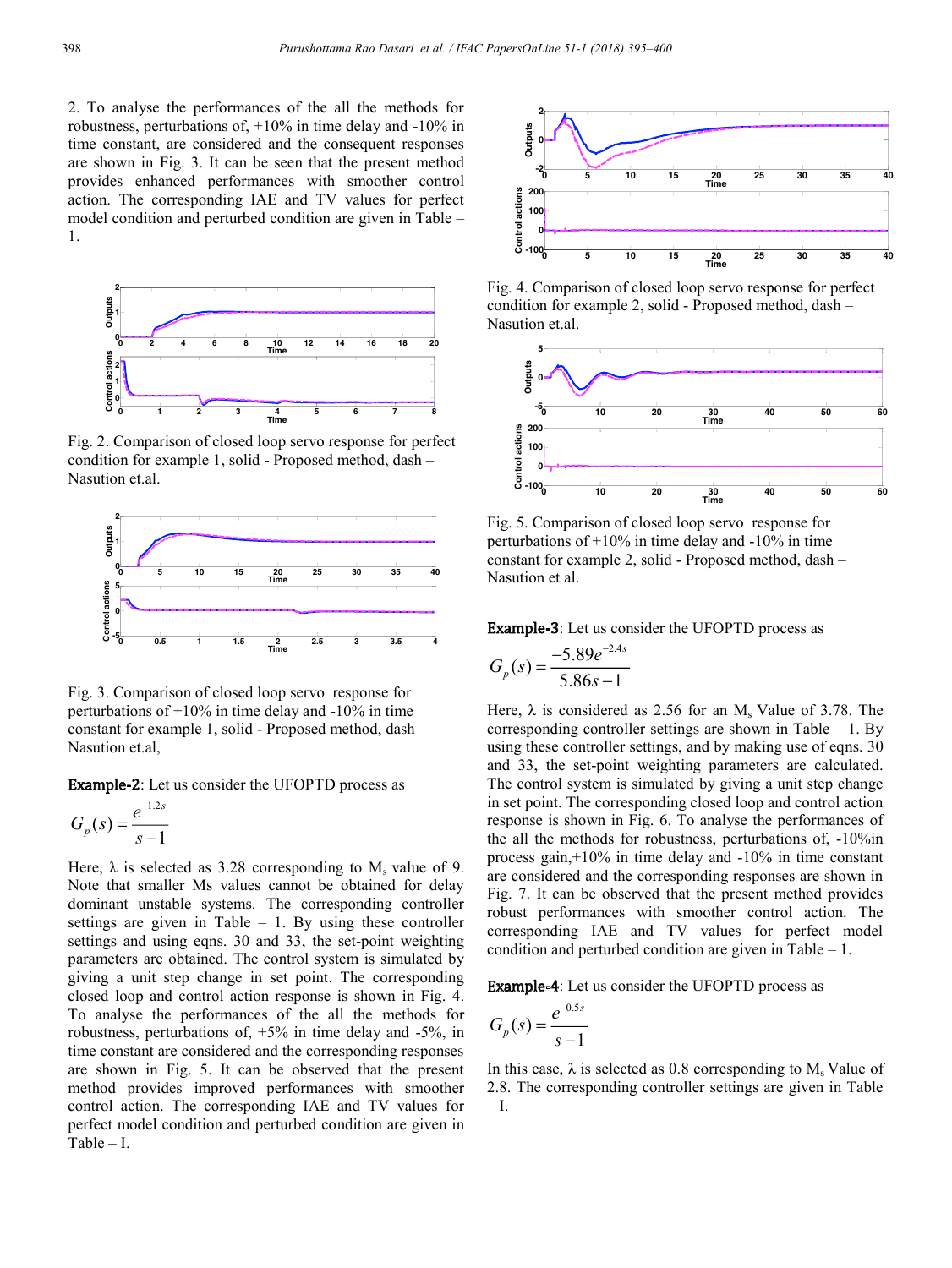

**Optimization of Dynamical Systems**

Fig. 6. Comparison of closed loop servo response for perfect condition for example 3, solid - Proposed method, dash – Nasution et.al



Fig. 7. Comparison of closed loop servo response for perturbations of  $+10\%$  in time delay and  $-10\%$  in time constant for example 3, solid - Proposed method, dash – Nasution et.al,

By using these controller settings and with the use of eqns. 30 and 33, the set-point weighting parameters are obtained. The control system is simulated by giving a unit step change in set point. The corresponding closed loop and control action response is shown in Fig. 8. To analyse the performances of the all the methods for robustness, perturbations of,-10%in process gain, +10% in time delay and -10% in time constant are considered and the corresponding responses are shown in Fig. 9. It can be observed that the present method provides more robust performances with smoother control action. The corresponding IAE and TV values for perfect model condition and perturbed condition are given in Table – 1.



Fig. 8. Comparison of closed loop servo response for perfect condition for example 4, solid - Proposed method, dash – Nasution et.al.



Fig. 9. Comparison of closed loop servo response for perturbations of  $+10\%$  in time delay and  $-10\%$  in time constant for example 4, solid - Proposed method, dash – Nasution et.al,

# 4. CONCLUSIONS

The proposed method is simple for the calculation of the set point weighting parameters *β* and γ of a PID controller for unstable first order systems with time delay. From the simulation results, it can be observed that the overshoot and undershoot are reduced considerably by the proposed method. Comparison of the proposed method with that of the Nasution et al. (2011) illustrates that, though the methods give similar performances, the proposed method is simpler to carry out as  $\beta$  and  $\gamma$  can be obtained by simple hand calculations. An additional advantage of the proposed method over existing methods is its ability to provide improved stable closed loop response even when there are large amount of perturbations in the process parameters. Quantitative comparison is carried out using IAE and TV values. Furthermore, the control action being smoother and providing low TV values which is recommended for any control system.

## REFERENCES

- Anusha, A. and Rao, A. S. (2012). An analysis of IMC based PID controller design for unstable systems for enhanced closed loop performance, *Proceedings of IFAC conference on Advances in PID Control*, March 28-30, Italy.
- Nasution, A.A, Jeng J. C., and Huang H. P. (2011).Optimal H2 IMC-PID controller with set-point weighting for time delayed unstable processes. *Ind. Eng. Chem. Res*., 50, 4567-4578.
- Dasari,P.R., Lavanya., Rao, A.S.,Yoo,C. (2016) . Enhanced design of cascade control systems for unstable processes with time delay. *Journal of Process Control*. 45, 43–54.
- Garcia, C. E., Morari, M. (1982). Internal Model Control-1. A Unifying Review and Some New Results. *Ind. Eng. Chem. Process Des. Dev*., 21, 308–323.
- Rivera, D. E., Morari, M., Skogestad, S. (1986). Internal Model Control: PID Controller Design. *Ind. Eng. Chem.*, 25, 252–265.
- Chen, C. C., Huang, H. P., Liaw, H. J. (2008). Set Point Weighted PID Controller Tuning for Time-Delayed Unstable Processes. *Ind. Eng.Chem. Res*., 47, 6983– 6990.